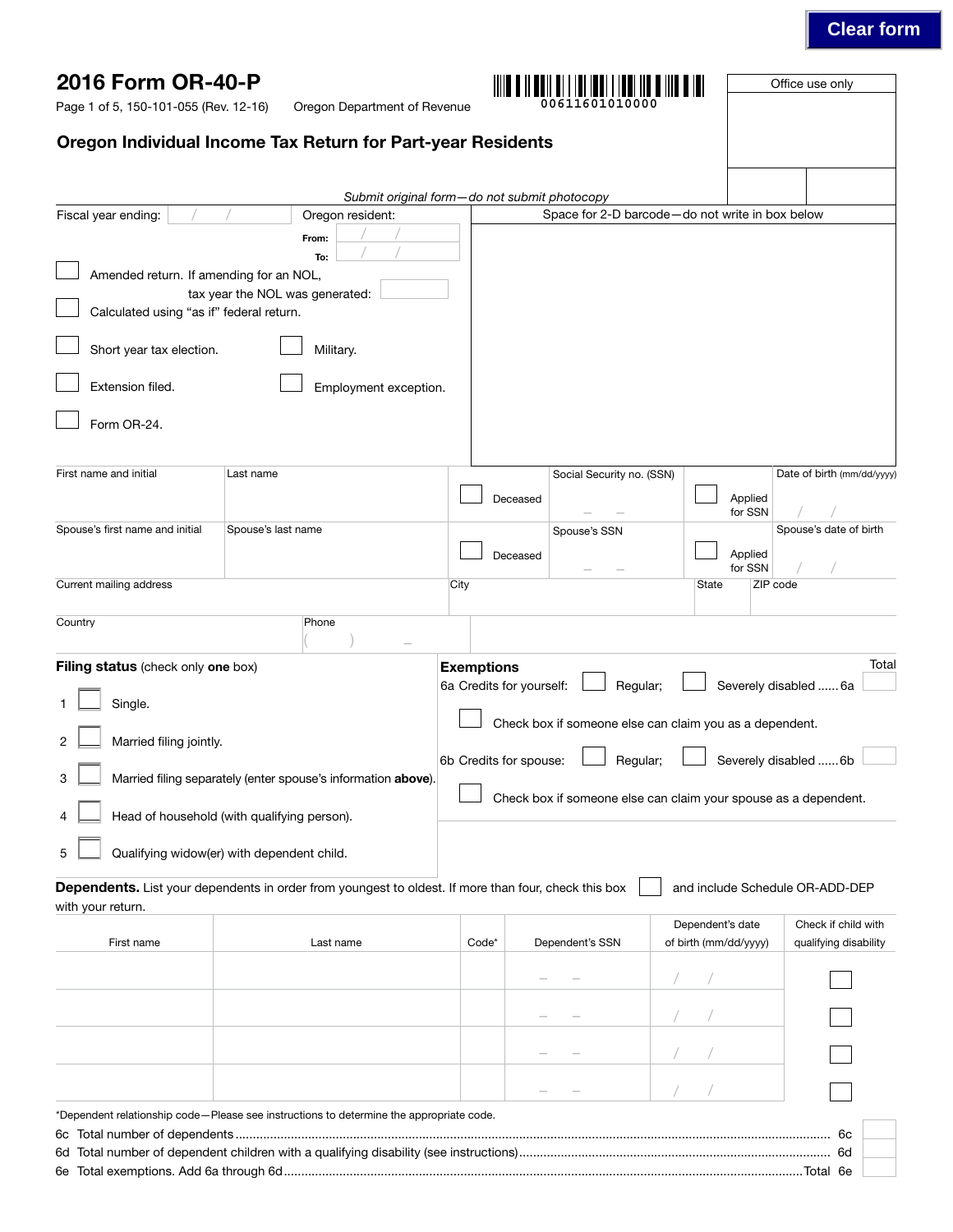Page 2 of 5, 150-101-055 (Rev. 12-16) Oregon Department of Revenue



| Name          | SSN                            |                   |
|---------------|--------------------------------|-------------------|
|               | $\frac{1}{2}$<br>$\frac{1}{2}$ |                   |
|               |                                |                   |
|               |                                |                   |
| <b>Income</b> | Federal column (F)             | Oregon column (S) |

|     | Wages, salaries, and other pay for work. Include all Forms W-2         | 7F |     | 7S              | .00 |
|-----|------------------------------------------------------------------------|----|-----|-----------------|-----|
| 8   | Taxable interest income from federal Form 1040, line 8a                | 8F | .00 | 8S              | .00 |
| 9   |                                                                        | 9F | .00 | 9S              | .00 |
| 10  | State and local income tax refunds from federal Form 1040, line 10 10F |    | .00 | 10S             | .00 |
| 11  |                                                                        |    | .00 | 11S             | .00 |
| 12  |                                                                        |    | .00 | 12S             | .00 |
| 13  |                                                                        |    | .00 | 13S             | .00 |
| 14  |                                                                        |    | .00 | 14S             | .00 |
| 15  |                                                                        |    | .00 | 15S             | .00 |
| 16. |                                                                        |    | .00 | 16S             | .00 |
| 17  |                                                                        |    | .00 | 17S             | .00 |
| 18  |                                                                        |    |     | 18S             | .00 |
| 19  | Unemployment and other income from federal Form 1040,                  |    |     |                 |     |
|     |                                                                        |    |     | 19 <sub>S</sub> | .00 |
| 20  |                                                                        |    |     | <b>20S</b>      | .00 |

## Adjustments

| 21 | IRA or SEP and SIMPLE contributions, federal Form 1040,                |       |     |               |
|----|------------------------------------------------------------------------|-------|-----|---------------|
|    |                                                                        |       | 21S | .00           |
| 22 | Education deductions from federal Form 1040, lines 23, 33, and 34  22F |       | 22S | .00           |
| 23 |                                                                        | .UU   | 23S | .001          |
| 24 | Deduction for self-employment tax from federal Form 1040, line 27 24F  |       | 24S | .001          |
| 25 | Self-employed health insurance deduction from federal                  |       |     |               |
|    |                                                                        |       | 25S | .00           |
| 26 |                                                                        | . U ( | 26S | .001          |
| 27 |                                                                        | .UU   | 27S | .001          |
| 28 |                                                                        |       | 28S | $.00^{\circ}$ |
| 29 |                                                                        |       | 29S | ,001          |
|    |                                                                        |       |     |               |

## Additions

| -30 | Total additions from Schedule OR-ASC-NP, section 2<br>30F | 209 |  |
|-----|-----------------------------------------------------------|-----|--|
| -31 | Income after additions. Add lines 29 and 30.              |     |  |

## **Subtractions**

| 32 Social Security and tier 1 Railroad Retirement Board benefits included |  |                 |
|---------------------------------------------------------------------------|--|-----------------|
|                                                                           |  |                 |
|                                                                           |  | 33S             |
|                                                                           |  | 34 <sub>S</sub> |
| 35 Oregon percentage. Line 34S : line 34F (not more than 100.0%) 35       |  |                 |

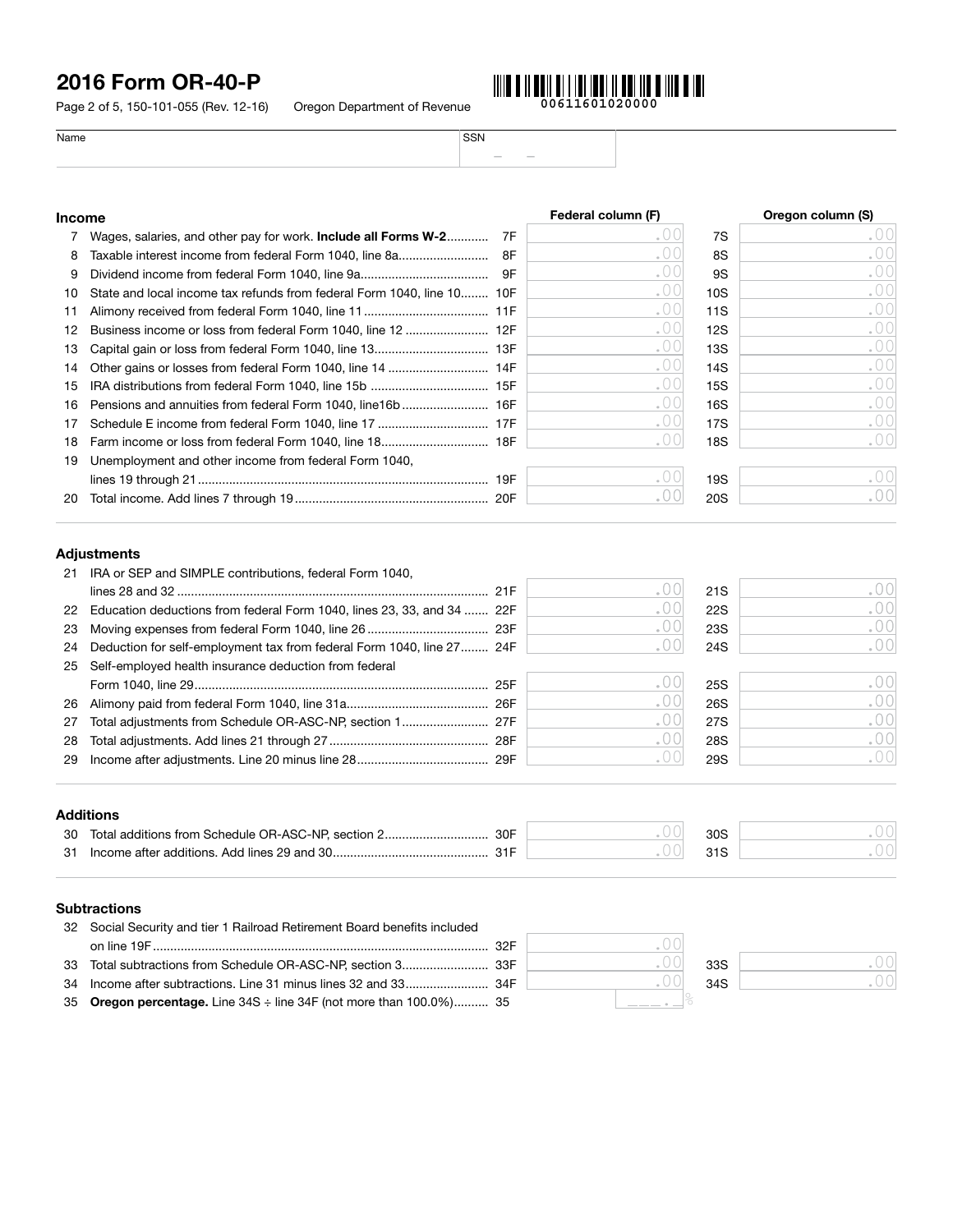Page 3 of 5, 150-101-055 (Rev. 12-16) Oregon Department of Revenue

**00611601030000**

| Name | SSN              |
|------|------------------|
|      | $\sim$<br>$\sim$ |
|      |                  |

| <b>Deductions and modifications</b> |                                                                                                        |    |               |  |  |  |  |
|-------------------------------------|--------------------------------------------------------------------------------------------------------|----|---------------|--|--|--|--|
| 36                                  |                                                                                                        | 36 | .00           |  |  |  |  |
| 37                                  | Itemized deductions from federal Schedule A, line 29. If you are not itemizing your deductions, skip   |    |               |  |  |  |  |
|                                     |                                                                                                        |    | . $00$        |  |  |  |  |
| 38                                  |                                                                                                        |    | . $00$        |  |  |  |  |
| 39                                  |                                                                                                        |    | .00           |  |  |  |  |
| 40                                  |                                                                                                        |    | .00           |  |  |  |  |
|                                     | Blind. Your spouse was: 4 65 or older;<br>65 or older;<br>Blind.<br>40a You were:                      |    |               |  |  |  |  |
| 41                                  |                                                                                                        |    | .00           |  |  |  |  |
| 42                                  |                                                                                                        |    | . $00$        |  |  |  |  |
| 43                                  |                                                                                                        |    | . $00$        |  |  |  |  |
| 44                                  |                                                                                                        |    | .00           |  |  |  |  |
| 45                                  |                                                                                                        |    | . $00$        |  |  |  |  |
| 47<br>48                            | Form OR-FIA-40-P;<br>Worksheet OR-FCG; 46c   Schedule OR-PTE-PY.<br>46b<br>46a                         |    | .00<br>. $00$ |  |  |  |  |
| 49                                  |                                                                                                        |    | .00           |  |  |  |  |
|                                     | <b>Standard and carryforward credits</b>                                                               |    |               |  |  |  |  |
| 50                                  |                                                                                                        |    | .00           |  |  |  |  |
| 51                                  |                                                                                                        |    | .00           |  |  |  |  |
| 52                                  |                                                                                                        |    | . $00$        |  |  |  |  |
| 53                                  |                                                                                                        |    | .00           |  |  |  |  |
| 54                                  | Total carryforward credits claimed this year from Schedule OR-ASC-NP, section 6. Line 54 can't be more |    |               |  |  |  |  |
|                                     |                                                                                                        |    | . $00$        |  |  |  |  |
| 55                                  |                                                                                                        |    | . $00$        |  |  |  |  |
|                                     |                                                                                                        |    |               |  |  |  |  |

## Payments and refundable credits

|                                                                                                                  | .001 |
|------------------------------------------------------------------------------------------------------------------|------|
|                                                                                                                  | .001 |
| 58 Estimated tax payments for 2016. Include all payments made prior to the filing date of this return, including |      |
|                                                                                                                  | .001 |
|                                                                                                                  | .00  |
|                                                                                                                  | .001 |
|                                                                                                                  | .001 |
|                                                                                                                  | .001 |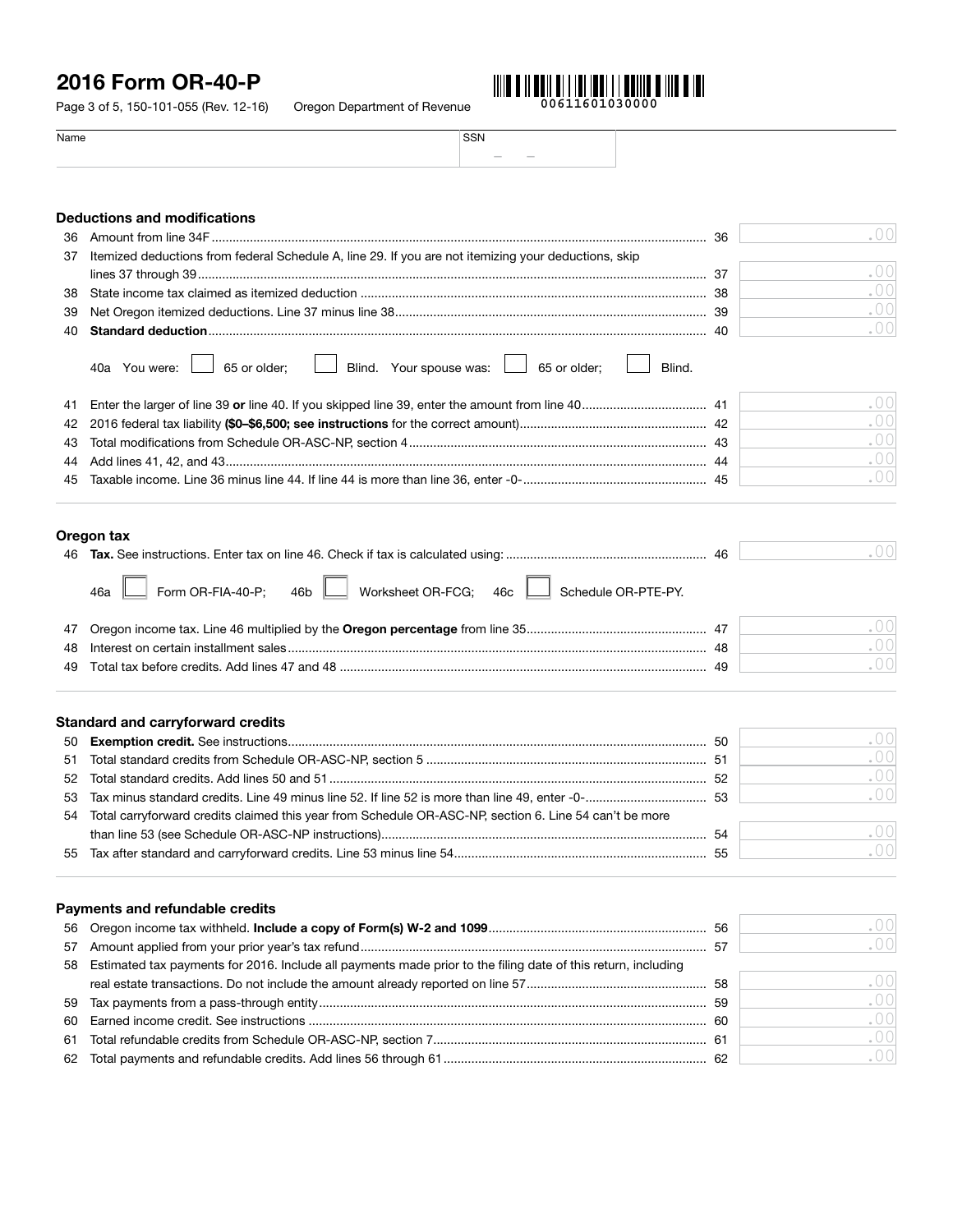Page 4 of 5, 150-101-055 (Rev. 12-16) Oregon Department of Revenue



Name SSN – –

| Tax to pay or refund |  |  |  |  |  |  |
|----------------------|--|--|--|--|--|--|
|----------------------|--|--|--|--|--|--|

|  | -63 |      |
|--|-----|------|
|  |     |      |
|  | 65  |      |
|  | 66  | .001 |

Exception number from Form OR-10, line 1: 66a Check box if you annualized: 66b

|  | .001 |
|--|------|
|  | .001 |
|  | .001 |
|  | .001 |
|  | .00  |
|  | .00  |
|  | .00  |
|  | .001 |

### Direct deposit

75 For direct deposit of your refund, see instructions. Check the box if this refund will go to an account outside the United States:

| Type of account:                   | Checking; or<br>Savings. | Preparer license number, if professionally prepared |
|------------------------------------|--------------------------|-----------------------------------------------------|
| Routing number:<br>Account number: |                          |                                                     |

#### Sign here. Under penalty of false swearing, I declare that the information in this return is true, correct, and complete.

| Your signature                                         | Date             |       |          |  |
|--------------------------------------------------------|------------------|-------|----------|--|
| X                                                      |                  |       |          |  |
| Spouse's signature (if filing jointly, both must sign) | Date             |       |          |  |
| X                                                      |                  |       |          |  |
| Signature of preparer other than taxpayer              | Preparer phone   |       |          |  |
| X                                                      | $\hspace{0.5cm}$ |       |          |  |
| Preparer address                                       | City             | State | ZIP code |  |
|                                                        |                  |       |          |  |

Important: Include a copy of your federal Form 1040, 1040A, 1040EZ, 1040X, 1040NR, or 1040NR-EZ. Without this information, we may adjust your return.

Make your payment (if you have an amount due on line 68)

- Online payments: You may make payments online at www.oregon.gov/dor.
- Mailing your payment: Make your check or money order payable to the Oregon Department of Revenue. Write your daytime phone number, SSN or ITIN, and "2016 Oregon Form OR-40-P" on your check or money order. Include your payment, along with the Form OR-40-V payment voucher, with this return.

#### Send in your return

- Non-2-D barcode. If the 2-D barcode area on the front of this return is blank:
	- Mail tax-due returns to: Oregon Department of Revenue, PO Box 14555, Salem OR 97309-0940.
	- Mail refund and no-tax-due returns to: Oregon Department of Revenue, PO Box 14700, Salem OR 97309-0930.
- 2-D barcode. If the 2-D barcode area on the front of this return is filled in:
	- Mail tax-due returns to: Oregon Department of Revenue, PO Box 14720, Salem OR 97309-0463.
	- Mail refund and no-tax-due returns to: Oregon Department of Revenue, PO Box 14710, Salem OR 97309-0460.